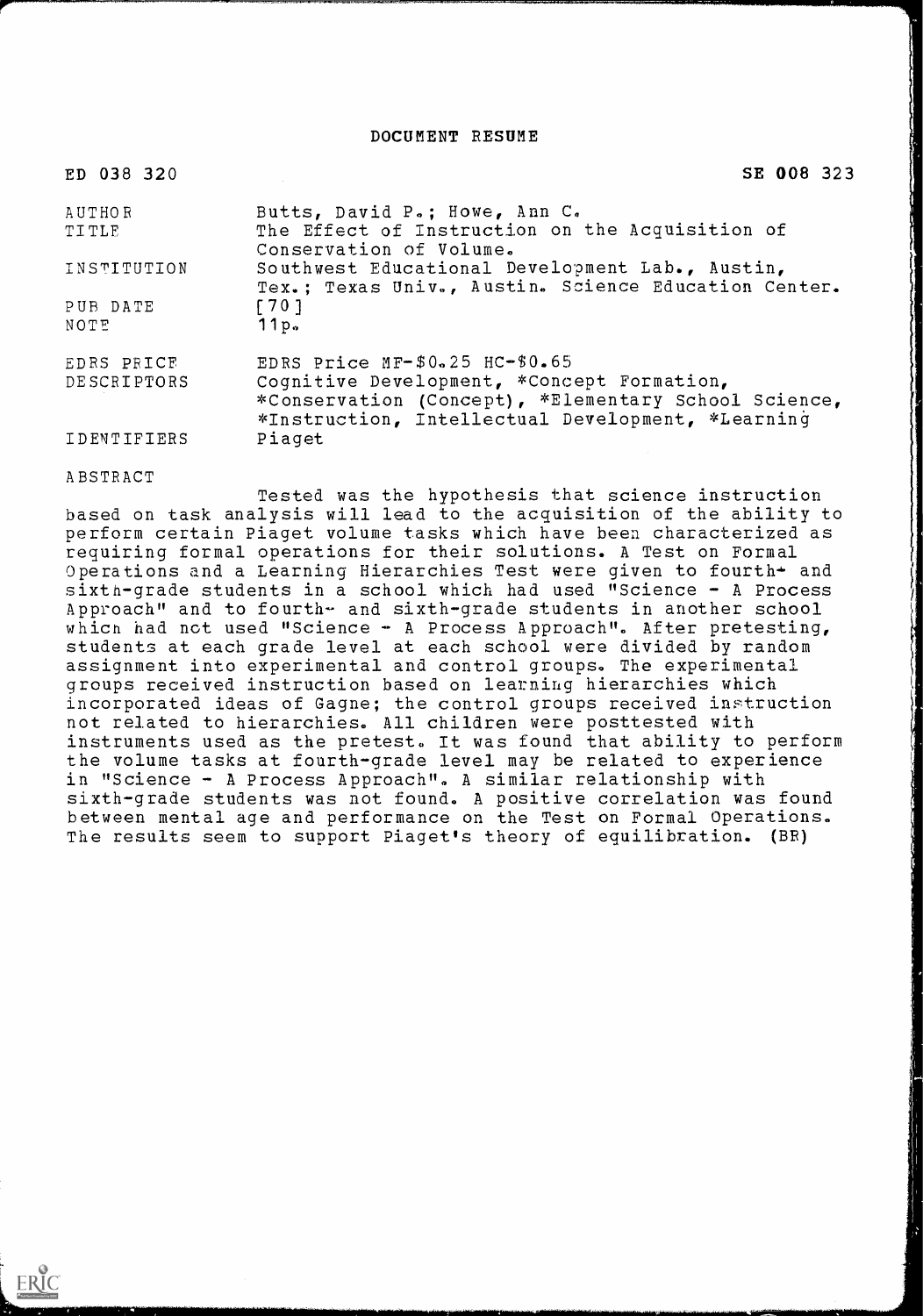# APR 1 0 197

## THE EFFECT OF INSTRUCTION ON THE ACQUISITION OF CONSERVATION OF VOLUME

**Southwest Educational Development Laboratory** Ann C. Howe Austin, Texas

U.S. DEPARTMENT OF HEALTH, EDUCATION & WELFARE

 $\mathbf{L}$ 

32

309

**7S** 

David P. Butts

 $\infty$  and  $\infty$ **PON** THIS DOCUMENT HAS BEEN REPRODUCED EXACTLY AS RECEIVED FROM THE Science Education Center PERSON OR ORGANIZATION ORIGINATING IT. POINTS OF VIEW OR OPINIONS STATED DO NOT NECESSARILY REPRESENT OFFICIAL OFFICE OF EDUCATION POSITION OR POLICY, University of Texas Austin, Texas

> The extent to which intellectual development may be promoted by classroom science experiences and the conditions under which such development may be maximized are subjects of continuing interest. Piaget's cognitive-developmental theory stresses the role of processes which are internal to the learner and not dependent on instruction or other outside events. Children are believed to move through stages which represent a progressive organization and reorganization of experience to form'mental structures capable of accommodating and assimilating new material. The essential difference between one stage and another is a difference in the child's mode of thinking. In spite of the large amount of research which has been undertaken to confirm and extend Piaget's theory, there is still little agreement as to how or whether instruction can affect this developmental sequence  $(1, 2)$ .

Another approach to the problems of classroom learning has been taken by Gagné (13). He has proposed a cumulative learning theory which does not postulate developmental stages and focuses on task performance. He believes that a task can be performed if subordinate competencies are identified, described in behavioral terms, and taught in sequence. Readiness depends upon previqusly acquired behaviors or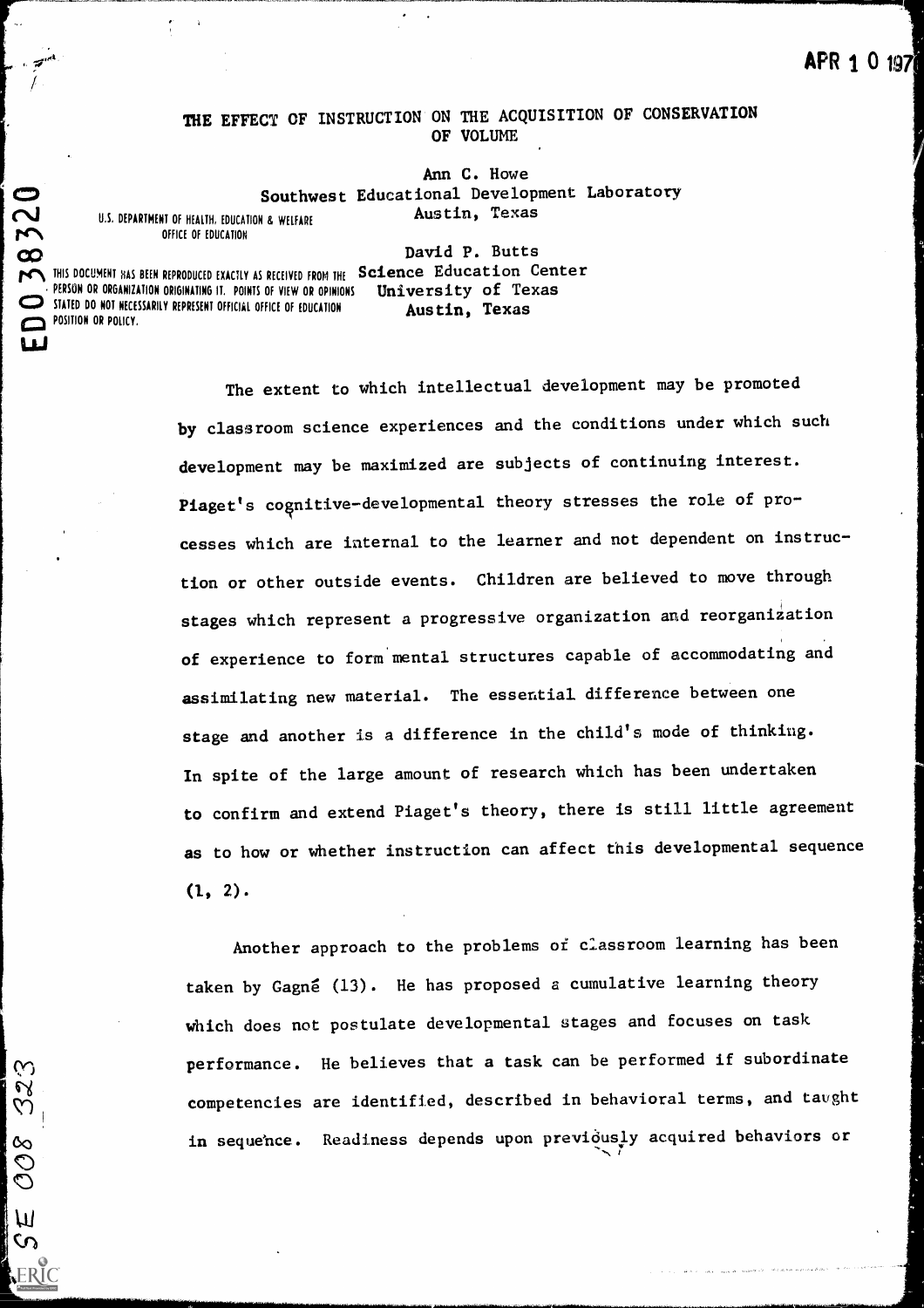capabilities rather than upon a mental structure which can assimilate the new material. When this theory is translated into classroom practice, children are taught to perform tasks in a sequence which is partly determined by logical analysis and partly by trial-and-error. Science - A Process Approach is an elementary school science program which is based in part on the work of Gagne. The program is composed of learning sequences which are believed to "rep: sent a progression of intellectual development of the individual" (4).

Intellectual development is assessed by Piaget through the use of tasks which children are asked to perform. A child's stage of development is indicated by the successful performance of certain tasks and the inability to perform others. The growth of the concept of volume has been studied by the use of tasks related to displacement volume and volume as occupied space. Piaget used the term "conservation of volume" to refer to an abstract conception of volume which is not usually formed before the age of 11 or 12.\* Successful performance of these volume tasks is taken as an indication that a child is able to use formal operational reasoning processes which are not accessible to children in an earlier concrete operational stage.

The work reported here was undertaken with fourth and sixth grade children. Its purpose was to assess the effect on acquisition of conservation of volume of (a) experience in a science program based on Science - A Process Approach, (b) experience in an instructional program based on task analyses of the conservation-of-volume tasks.

 $-2-$ 

<sup>\*</sup>Conservation of volume should not be confused with conservation of continuous quantity which is sometimes referred to as "conservation of liquid."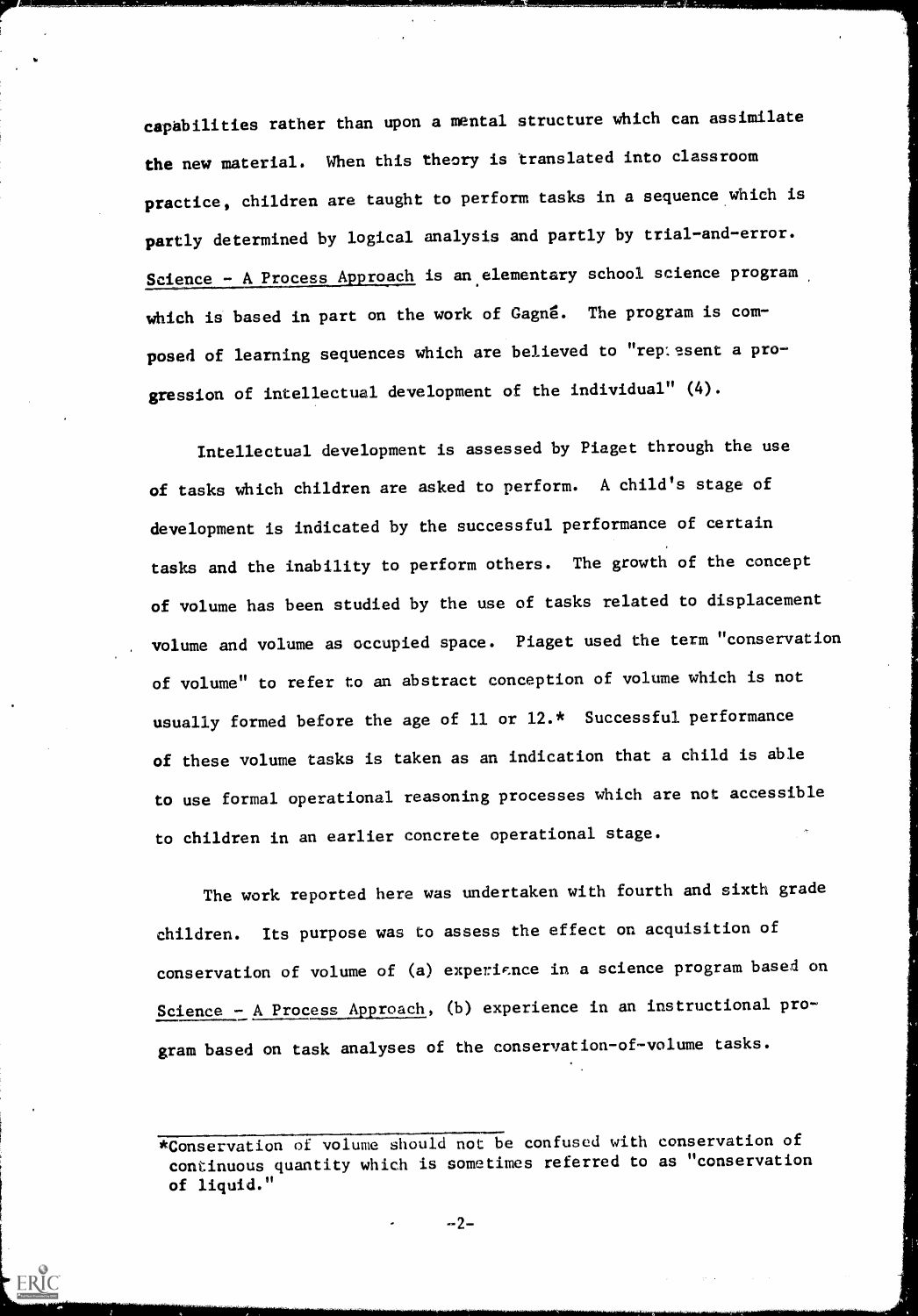## The Sample

The subjects of the study were 189 fourth and sixth grade students from eight classrooms of two public schools in middle-class neighborhoods in Austin, Texas. There were 48 fourth and 48 sixth grade students who had had instruction in Science - A Process Approach for at least 15 months prior to testing. There were 43 fourth and 50 sixth grade students who had never had such instruction. The mean ages were 10.2 years for fourth grade and 12.2 years for sixth grade. Scores on the Californ4.: Test of Mental Maturity (CTMM) were used as an indication of mental ability.

### Instruments

A test of Volume Concepts was developed by adapting for group presentation four items on displacement volume (Volume Task I) which were described by Piaget (5) and have been used by other investigators (6, 7.), and three versions of an item described by Piaget (5) on volume as space occupied (Volume Task II). The tasks were presented by the examiner to a group of children; the children marked individual response sheets. Pass-fail criteria were established for each task. Data are reported as the number or percent of children who were able to perform each of the two tasks.

A hypothesized cumulative learning sequence or hierarchy was developed for each task. The terminal tasks were Volume Task I and Volume Task II. The learning hierarchies were developed by following a procedure outlined by Gagné (3) for the construction of a learning hierarchy for a conservation task. Suggestions made by Lunzer (6) for a learning sequence for displacement volume were also used.

 $-3-$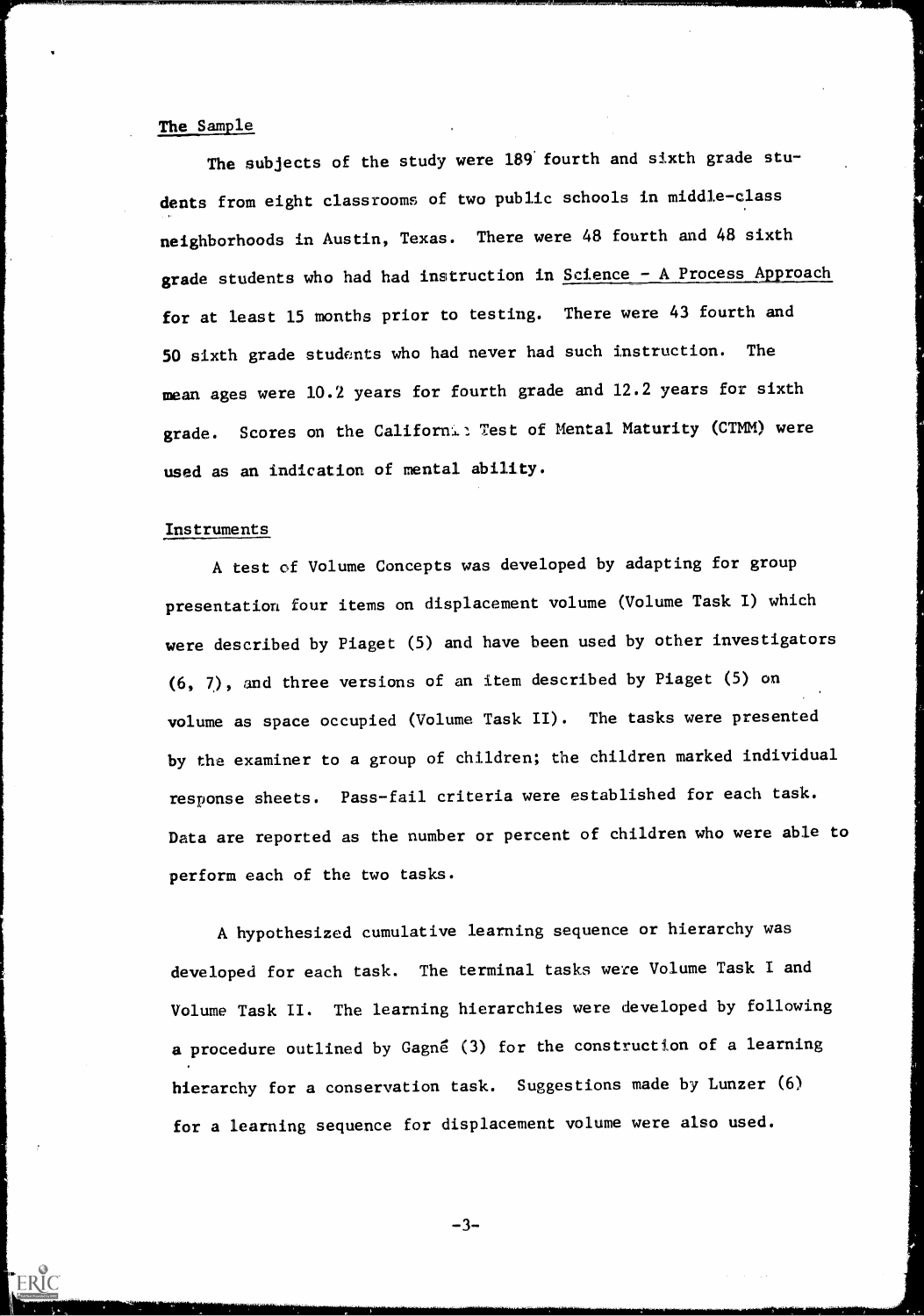The Learning Hierarchies Test (LHT) was composed of 18 items designed to test for each of the capabilities in the learning hierarchies. The administration of this test was similar to the administration of the Test of Volume Concepts. In each case the examiner demonstrated problems with objects. On the Learning Hierarchies Test the pretest and posttest scores of 96 control subjects gave a Pearson product moment correlation coefficient of 0.70.

## Method

The study was designed to include two types of control groups, one for experience in Science - A Process Approach (S-APA) and one for experience in the instructional program based on the learning hierarchies. The control and experimental groups for Science - A Process Approach were previously assembled groups which were not constituted by random assignment, and there was no way to determine whether the two groups were equivalent before one of them had instruction in Science - A Process Approach. Therefore, the control was not a "true" control. The school which was chosen to supply this control group was as nearly equivalent to the school which used Science - A Process Approach as it was possible to obtain from the schools which were available. Campbell and Stanley (8) call this design the Static Group Comparison.

The control groups for the instructional program based on the hierarchies, on the other hand, were constituted by random assignment within each grade level at each school. This is the Pretest-Posttest Control Group Design of Campbell and Stanley (8). Since this design has a "true" control, any differences in the effect of

-4-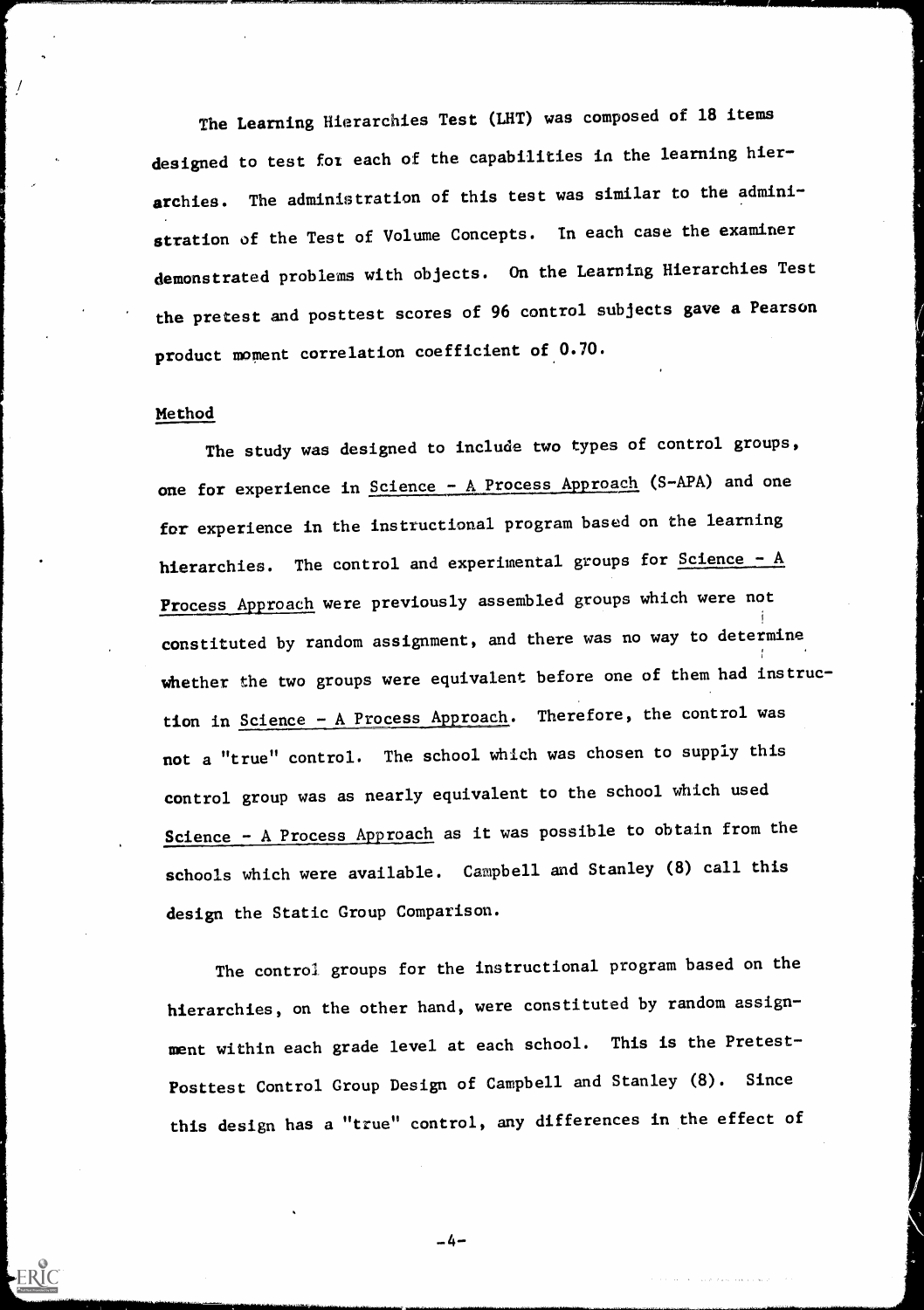instruction found within one school may be accepted with more confidence than differences found between schools.

All children were pretested with the two instruments described above. The children from two classes at each grade level in each school were pooled and assigned at random to an instruction or a control group. There were a total of eight groups. Those assigned to an instruction group received instruction based on the learning hierarchies one period per day for five days; the control groups received instruction for the same length of time but the instruction was unrelated to the learning hierarchies. All instruction groups were taught by the same teacher. The children were provided with a variety of manipulable objects and were allowed freedom for the interchange of ideas. The program was conducted under classroom conditions. Nine days after the end of the instructional period (three weeks after pretest) all children were posttested on the two instruments.

## Findings

ERIC

An indication of the effect of experience in the S-APA program was sought by comparing performances on the pretest of the Test of Volume Concepts by computing chi square from 2 x 2 contingency tables. A statistically significant difference  $(p < .01)$  was found in performance on Volume Task I between the fourth grade children who had been in the S-APA program and those who had not. Because of a difference in mean CTMM scores, the data were reanalyzed by means of a multilinear regression model, using CTMM scores as a covariable. The difference between the groups remained statistically significant.

 $-5-$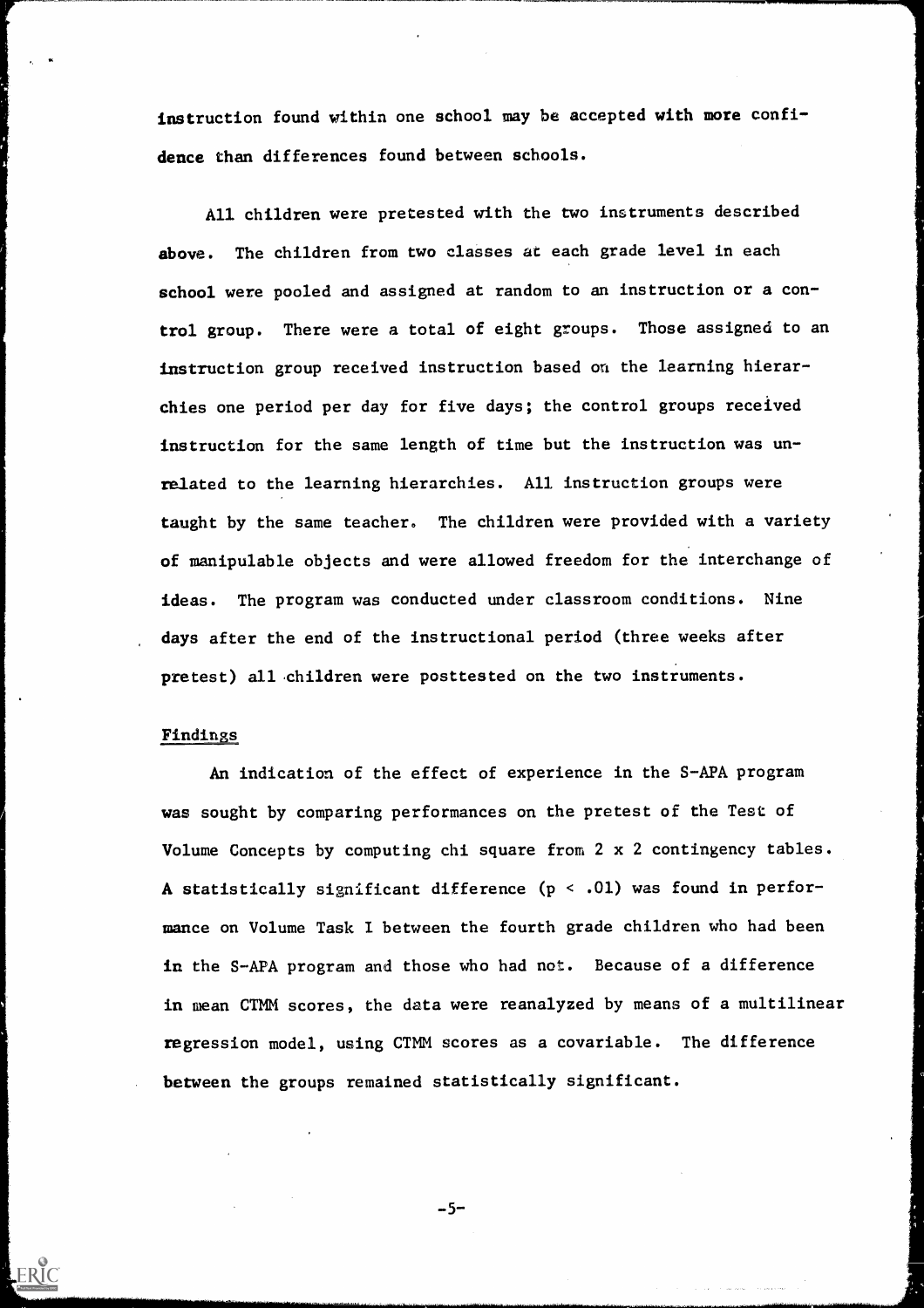Since the fourth grade children who had been in the S-APA program performed better on Volume Task I than 'the other fourth grade children, it was expected that there would be a similar difference between the sixth grade groups, but such a difference was not found. There was no significant difference between the performance on Volume Task of the fourth grade group which had had S-APA and the performances of the two sixth grade groups. This suggests that an understanding of displacement volume may, under certain conditions, be attained earlier by some children'than others but that differences which are present at fourth grade have disappeared by sixth grade.

The overall proportion of children who were able to perform Volume Task II was lower than the proportion who were able to perform Volume Task I. Differences between groups in performance on Task 11 were not great enough to be statistically significant.

On the pretest of the Learning Hierarchies Test, a significant difference  $(p < .01)$  was found between the means of the two fourth grade groups and between the two sixth grade groups, with those who had been in the S-APA program having higher scores in each case.

All groups who received instruction based on the learning hierarchies had posttest scores on the Learning Hierarchies Test which were higher than the respective control-group posttest scores. The differences between the means were statistically significant ( $p < .05$ ) in three cases. The greatest gain was made by the group with the lowest pretest score and the highest scores apparently approached a ceiling. (See Table 11.)

\_6-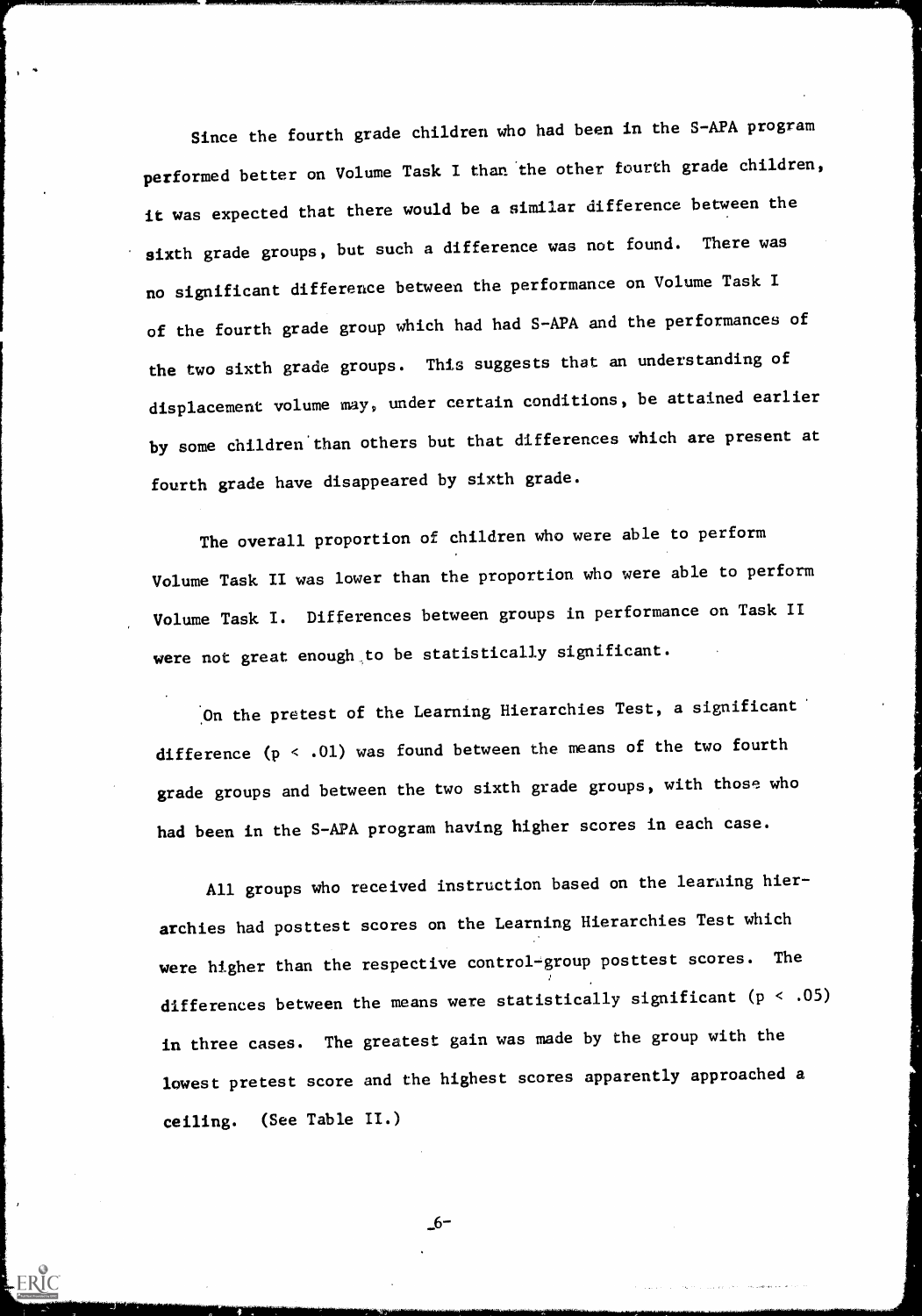| <b>TABLE I</b> |  |
|----------------|--|
|                |  |

|                 |                     |          | Frequencies                           | Chi               | $\epsilon$ .        |
|-----------------|---------------------|----------|---------------------------------------|-------------------|---------------------|
| Grade           | Program             | Neg.     | Pos.                                  | Square            |                     |
|                 |                     | TASK I   |                                       |                   |                     |
| 4               | $S-APA$<br>No S-APA | 30<br>41 | 18<br>$\mathbf{2}$                    | $14.3^{\rm a}$    | $\mathcal{E}^{\pm}$ |
| $6\phantom{1}6$ | $S-APA$<br>No S-APA | 28<br>27 | 20<br>23                              | 0.19<br>$\bullet$ |                     |
|                 |                     |          | TASK II                               |                   |                     |
| 4               | $S-APA$<br>No S-APA | 40<br>38 | $\begin{array}{c} 8 \\ 5 \end{array}$ | 1.19              |                     |
| 6               | $S-APA$<br>No S-APA | 43<br>37 | 5<br>13                               | 3.96              |                     |

Comparison of Groups on Pretest of Volume Concepts Test

a:sig. at .01

## TABLE II

Comparison of Groups on Learning Hierarchy Test Score Changes

|       |          |                   |              |              |               | Diff. |                  |                     |
|-------|----------|-------------------|--------------|--------------|---------------|-------|------------------|---------------------|
|       |          |                   |              | Means        |               | in    |                  |                     |
| Grade | Program  |                   | Pre          | Post         | Gain          | Gain  | $S_{\text{D}}^2$ | t                   |
|       | $S-APA$  | Instr.<br>Control | 12.6<br>11.6 | 14.8<br>12.1 | 2.2<br>0.5    | 1.7   |                  | 7.7 2.1 $2^b$       |
| 4     | No S-APA | Instr.<br>Contr1  | 8.1<br>7.0   | 12.9<br>7.7  | 4.8<br>0.7    | 4.1   | 12.3             | $3.83^b$            |
| 6     | $S-APA$  | Instr.<br>Control | 14.6<br>14.5 | 15.9<br>15.1 | 1.3<br>0.6    | 0.7   | 5.7              | 1.0                 |
|       | No S-APA | Instr.<br>Control | 12.8<br>13.0 | 14.2<br>12.9 | 1.4<br>$-0.1$ | 1.5   | 5.6              | $\mathbf b$<br>2.20 |

b: sig. at .05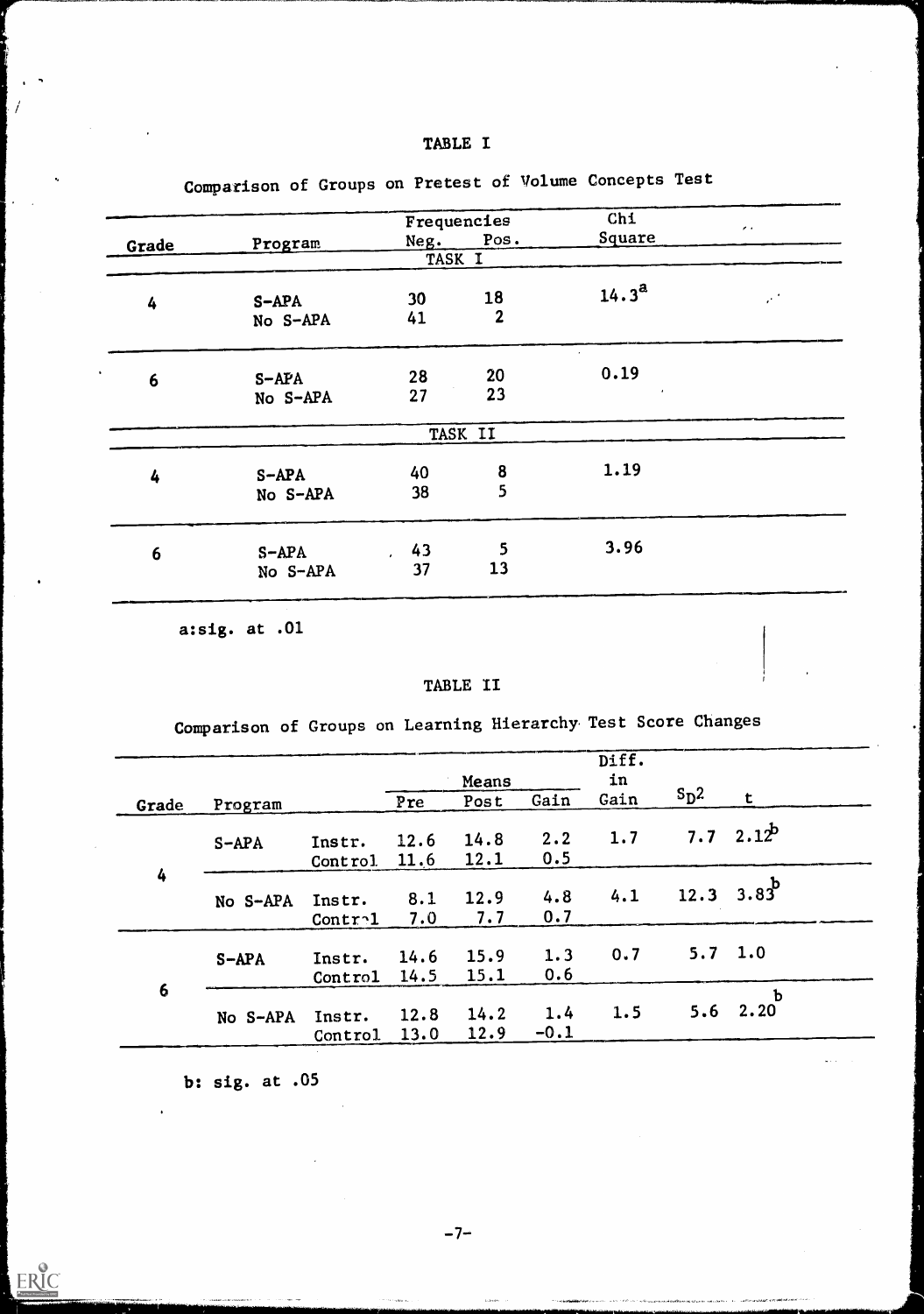There was no group which showed a statistically significant im- $\mathbf{F}^{(1)}$ provement in performance on either Volume Task I or II. The instructional program brought about a higher level of performance on the tasks of the Learning Hierarchies but did not bring about a statistically significant increase in the proportion of children who could perform the criterion volume tasks.

The test of a learning hierarchy is whether successful performance of all the tasks of the hierarchy leads to successful performance of the criterion task. A positive correlative was found between score on the Learning Hierarchies Test and performance on Volume Tasks I and II, as shown in Figure 1. Biserial correlation coefficients of 0.53 and 0.31 for Task I and Task II were found. Figure 1 indicates that of those who scored 17 or 18 on the Learning Hierarchies Test, 60 percent were able to perform Task I and 40 percent were able to perform Task II. When these figures were broken down into grade levels it was found that more sixth graders than fourth graders with high scores on the Learning Hierarchies Test were successful on Volume Tasks I and II. Table III gives the percentages for those who scored 17 or 18 on the posttest of the Learning Hierarchies Test.

### TABLE III

Percent Of Children With High LHT Score Who Were Successful On Volume Tasks

| Grade            | Task | Task II |
|------------------|------|---------|
| $\boldsymbol{a}$ | 46   | 23      |
| o                | 64.  | 43      |
|                  |      |         |

 $-8$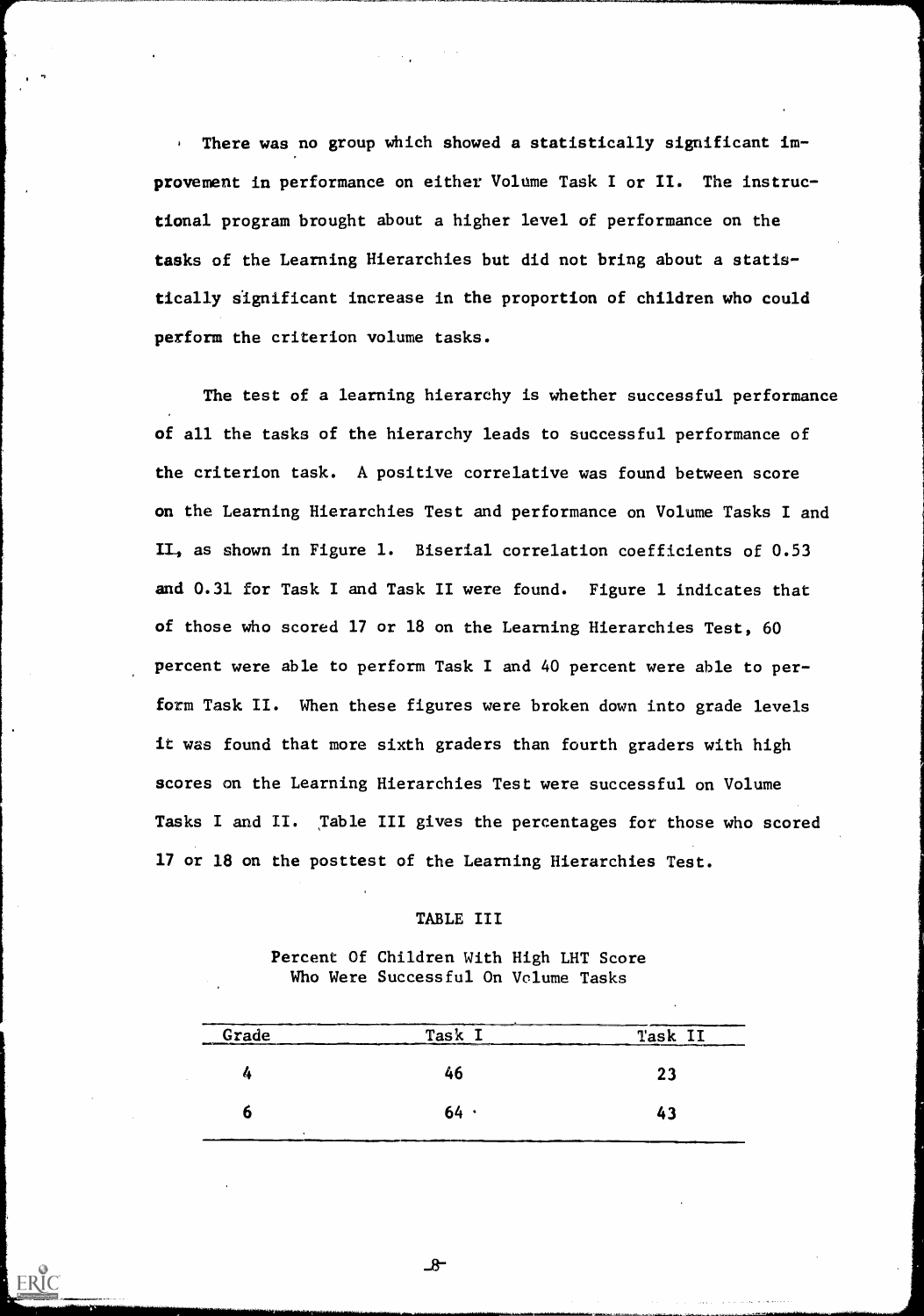Competence in the tasks of the hierarchy seems to be more useful to a sixth grader than to a fourth grader in performing the volume tasks. Something is apparently needed which is not represented in the hierarchies and, whatever it is, sixth graders have more of it than fourth graders.

The results show that ability to perform the volume tasks of this study is related to performance of the competencies of the learning hierarchies but no specific level of performance was found to be necessary or sufficient.

A question which is often of interest in studies using Piagectype tasks is whether there is a positive correlation betveen age and performance of the tasks. Figure 2 shows the percent of students in each age range who were able to perform the tasks; Figure 3 is similar except that mental age, rather than chronological age, is used.

There were six students in the sample who were able to perform both Tasks I and II on pretest and posttest. These six may be said to have a stable and well-formed concept of volume. When data for each of these students were examined, it was found that the common factors were a menta<sup>:</sup> age of at least 12.5 and a high score on both pretest and postt st of the Learning Hierarchies Test.

## Discussion

ERIC

The promotion of intellectual development is one of the goals of several of the recently developed elementary science programs. If this goal is being met, it might be expected that children who had

 $-9-$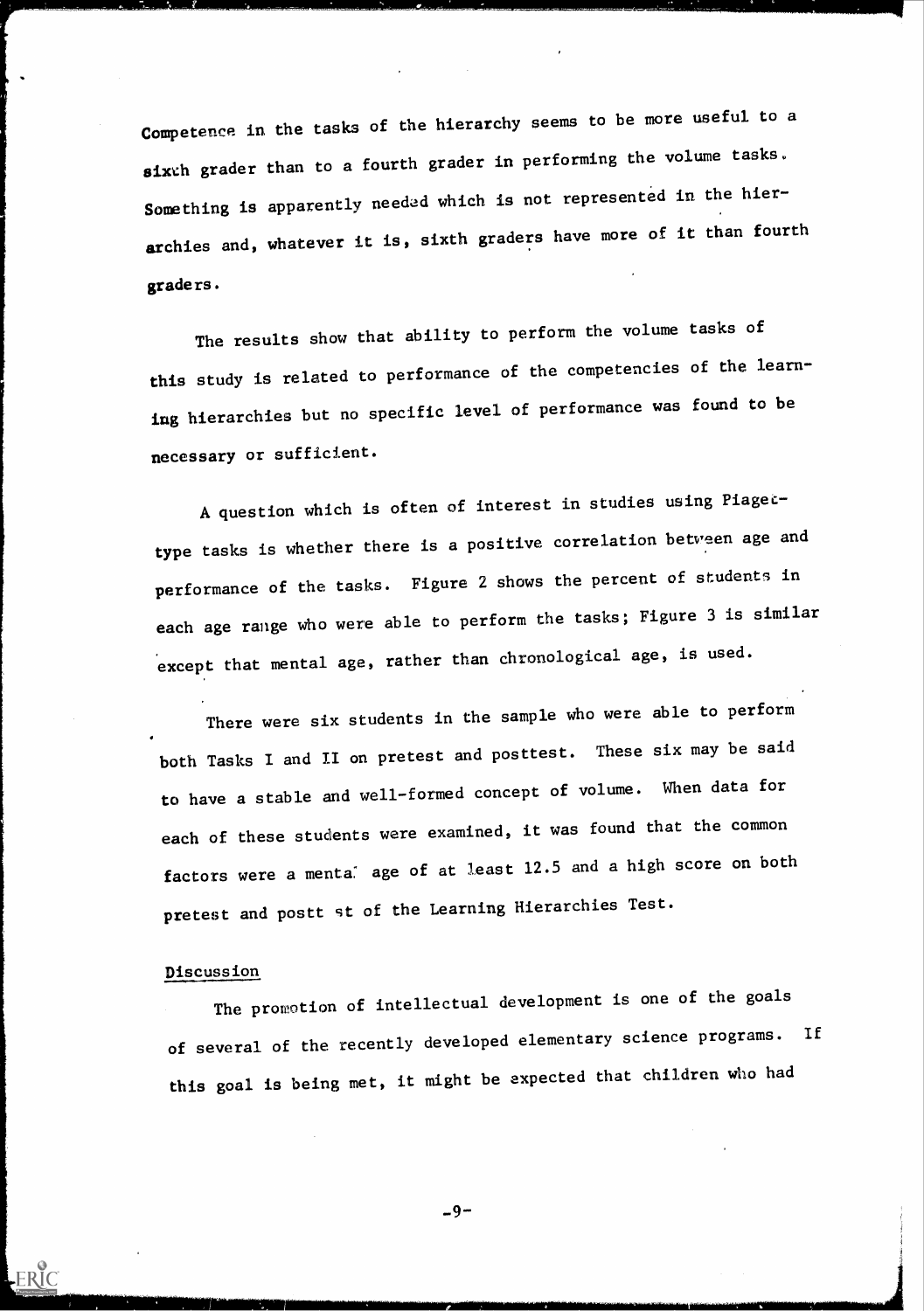been in such a program would perform Piaget tasks at an earlier age, or in greater proportion, than children who had not been in such a program. In the present study the fourth grade children who had been in such a program outperformed those who had not, on one of the tasks; there were no other cases in which those who had been in the program performed better. If the children who have been in such a program have experienced greater intellectual development but do not have necessary information to perform the tasks, then the provision of necessary information should lead to a higher level of task performance. This work was, in part, an attempt to determine by task analysis what information and skills were necessary for performance of the criterion tasks, and to provide the necessary information and experiences through an instructional program. The data indicate that the volume concepts necessary for performance of the criterion tasks were not developed under the conditions of this experiment, regardless of the age, mental ability, or previous science experience of the students.

وتونيون ستحتب فبالأم

 $-10-$